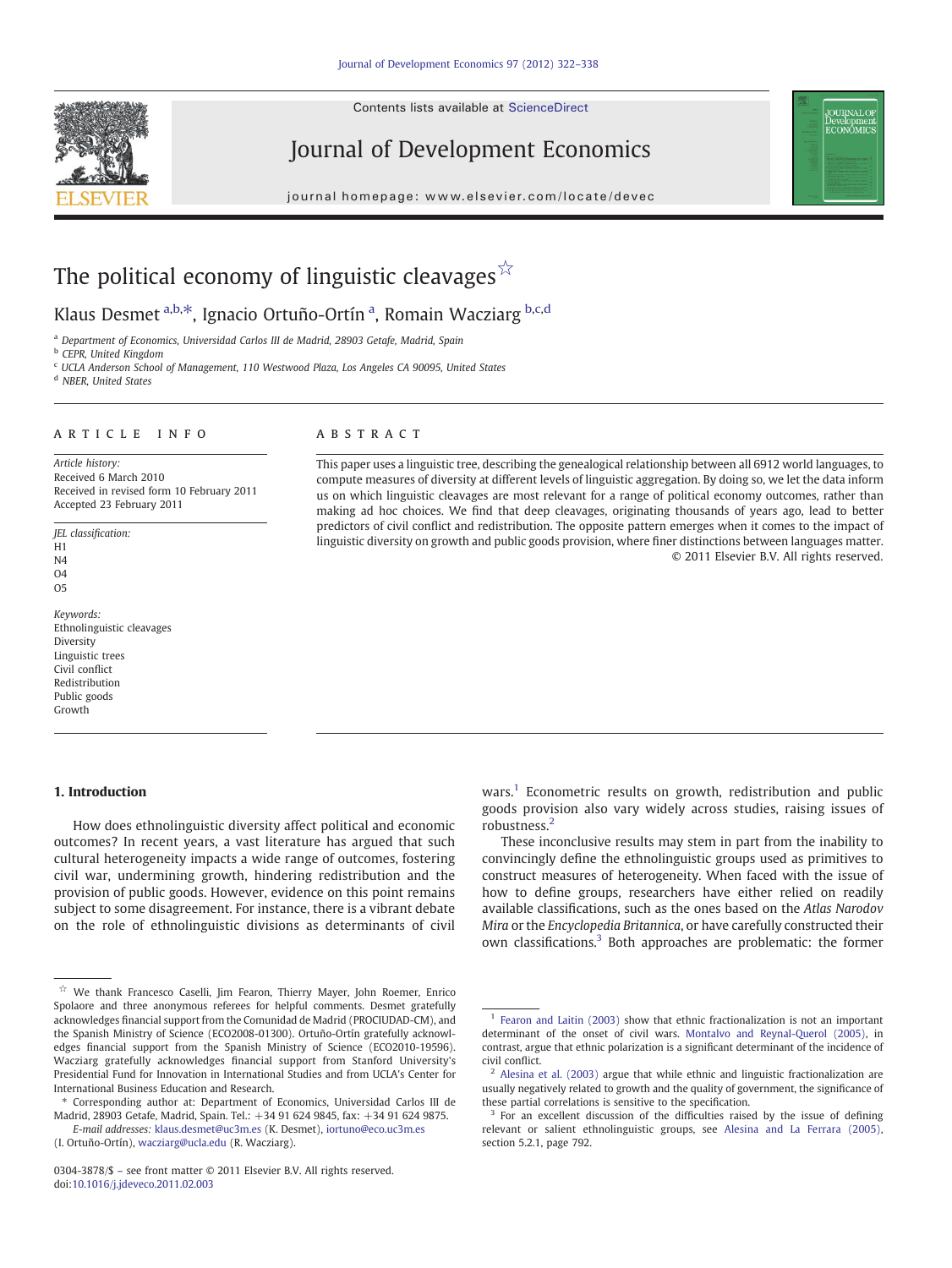runs the risk of missing the relevant cleavages, whereas the latter is subject to the criticism that groups are defined based on how important they are expected to be for the problem at hand. In this paper, we propose a methodology that addresses both criticisms, and argue that the degree of coarseness of ethnolinguistic classifications has profound implications for inference on the role of diversity.

The methodology we propose computes diversity measures at different levels of aggregation. We do so by exploiting the information of language trees. We refer to this as a phylogenetic approach, since tree diagrams describe the family structure of world languages. Depending on how finely or coarsely groups are defined, the measure of linguistic diversity will be different. For example, if one takes the different dialects of Italian to constitute different groups, then Italy appears to be very diverse. However, if one considers these different dialects to be only minor variations of Italian, then Italy looks homogeneous. Apart from allowing us to classify languages at different levels of aggregation, this approach has the advantage of giving a historical dimension to our analysis. Coarse linguistic divisions, obtained at high levels of aggregation, describe cleavages that go back thousands of years. In contrast, finer divisions, obtained at low levels of aggregation, are the result of more recent cleavages. Since we rely on data that cover the entire set of 6912 world languages, and examine effects of heterogeneity measures computed at all possible levels of aggregation, we are able to capture a wide range of linguistic classifications. Rather than choosing the "correct" classification ourselves, we let the data inform us as to which linguistic cleavages are most relevant for different outcomes of interest.4

Our empirical analysis reveals drastically different effects of linguistic diversity at different levels of aggregation. We also find that the relevant cleavages vary greatly across political economy outcomes. Starting from the data, specifications and estimation methods from major contributions to the literature on the political economy of ethnolinguistic diversity, we substitute our new measures of diversity for those commonly used. For civil conflict and the extent of redistribution, issues that inherently involve conflicts of interest, coarse divisions seem to matter most. While we find only weak evidence that diversity (whether measured by fractionalization or polarization) affects the onset of civil wars at any level of linguistic aggregation, the estimated effects do tend to be larger and more significant when considering a coarse classification. This finding is consistent with existing conflicts in African countries, such as Chad and Sudan, on the border between the Afro-Asiatic family and the Nilo-Saharan family. It may also help explain conflict in certain Latin American countries, such as Mexico and Bolivia, where the Indo-European family coexists with different Amerindian languages. For redistribution, the results are more robust, and suggest once again that measures based on a high level of aggregation matter most. In contrast, for economic growth, where coordination between individuals or groups is essential and market integration is important, we find that finer divisions lead to heterogeneity measures that matter more. The same pattern holds across a wide array of measures of public goods provision.

Thus, when the main issue involves conflicts of interest (as for the onset of civil wars and the extent of redistribution), deep differences originating thousands of years ago matter most: different groups' interests differ more when cleavages are more deeply rooted. In contrast, more superficial and recent divisions are negatively related to growth, an outcome related to the ease of coordination. For instance, to the extent that clusters of economic activity form around language lines, linguistic divisions may limit the integration of markets, and prevent economic growth. Even though Hindi and Gujarati are not so different, this linguistic cleavage may hinder the integration of the corresponding regions of India. What matters here is whether two individuals or groups can interact effectively. In fact, finer linguistic classifications deliver heterogeneity measures that matter more for outcomes such as economic growth, which is hindered by lack of coordination and integration. As for public goods, they fall somewhere in between both cases: although they have a redistributive aspect, their effective provision also requires coordination between groups or individuals. Empirically, we find that fine linguistic divisions, based on more superficial cleavages, are correlated with lower public goods provision across a wide array of indicators.

This paper is related to a vast literature in political economy. Various authors have studied how ethnolinguistic diversity affects redistribution, growth and civil conflict ([Alesina and La Ferrara,](#page--1-0) [2005; Alesina et al., 1999, 2003; Easterly and Levine, 1997; Fearon](#page--1-0) [and Laitin, 2003; La Porta et al., 1999,](#page--1-0) among many others). Measurement issues are central to recent research on these topics. One issue is that standard indices of diversity do not take into account the distance between groups ([Desmet et al., 2009; Fearon, 2003;](#page--1-0) [Spolaore and Wacziarg, 2009\)](#page--1-0). Another possibility is that for certain issues, such as civil conflict, polarization may be more relevant than fractionalization ([Esteban and Ray, 1994; Montalvo and Reynal-](#page--1-0)[Querol, 2005\)](#page--1-0), an issue we revisit below. A third problem is the difficulty of determining the right level of aggregation when computing heterogeneity measures, i.e., identifying the relevant ethnolinguistic cleavages. This issue has received little attention, and it is the main focus of the present study.<sup>5</sup>

This paper is organized as follows. Section 2 describes conceptual issues related to the measurement of heterogeneity based on language trees, and describes the data. [Section 3](#page--1-0) discusses the effects of diversity on civil conflict and redistribution. [Section 4](#page--1-0) covers the effects on public goods provision and economic growth. [Section 5](#page--1-0) explores a number of robustness issues, and [Section 6](#page--1-0) concludes.

### 2. Aggregation and linguistic diversity

### 2.1. A tale of two countries

To illustrate our approach, we start with a comparative case study. Over the period 1965–2000, Chad and Zambia experienced some of the lowest growth rates on the globe, their income per capita shrinking by an average of 1 percentage point per year ([Table 1\)](#page--1-0). The 2005 Human Development Index ranked Chad 170 and Zambia 165 out of a total of 177 countries. It has long been argued that low growth may be related to high ethnolinguistic diversity. With 135 languages spoken in Chad, and between 40 and 70 in Zambia, these countries certainly are very diverse: taking the commonly used fractionalization index as a measure of diversity, the Ethnologue database on languages gives a value of 0.95 for Chad and 0.85 for Zambia, putting both countries in the top decile. As highlighted by [Easterly and Levine \(1997\)](#page--1-0), data for a broad cross-section of countries point more formally to a general negative relationship between ethnic heterogeneity and economic

<sup>4</sup> Our approach is related to existing work arguing that people identify with different groups in different contexts (particularly the work of Crawford Young on situational identity — see [Young, 1976](#page--1-0)). For instance, ethnolinguistic cleavages that matter for voting behavior in local elections may differ from those that matter for national elections. For a related point, see [Posner's, 2005](#page--1-0) book on ethnic politics in Zambia. More generally, cleavages that matter for some outcomes may not matter for others. There is no such thing as a "correct" classification of languages or ethnicities this depends on the context.

<sup>5</sup> [Fearon \(2003\)](#page--1-0) does discuss at length the issue of how to define the "right list" of ethnic groups serving as the basis for computing heterogeneity measures, and recognizes explicitly that not all cleavages may be relevant for a given outcome. However, he presents data on ethnic groups based on a single classification. [Scarritt](#page--1-0) [and Mozaffar \(1999\)](#page--1-0) present data on ethnic groups for Sub-Saharan countries using three different classifications, but do not examine the effects of using these different classifications on political and economic outcomes.